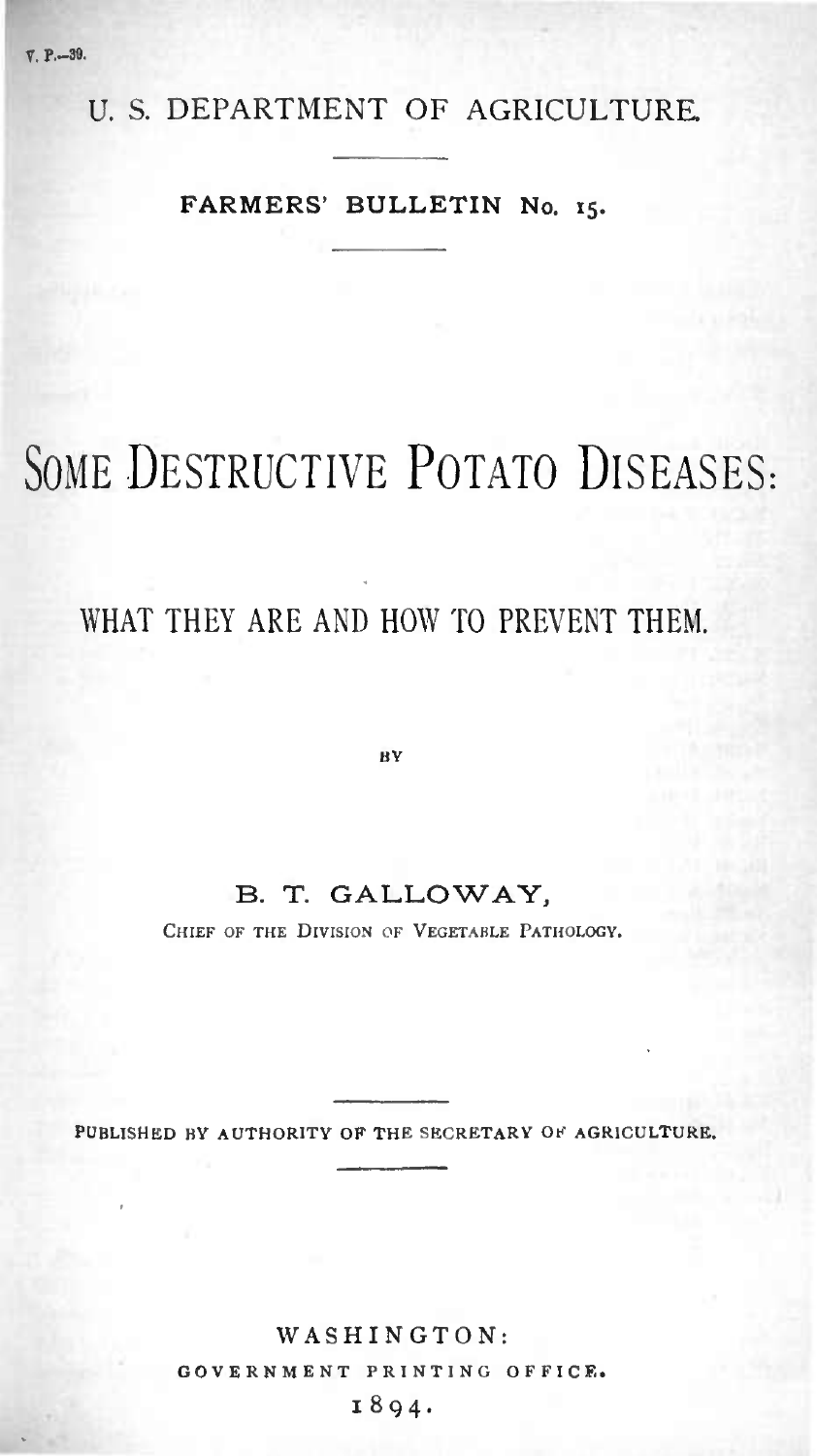#### **KARMERS<sup>1</sup> BULLETINS.**

These bulletins are sent free of charge to any address upon application to the Secretary of Agriculture, Washington, D. C.

[Only the bulletius named below are available for distribution.]

No. 15. Some Destructive Potato Disenses: What They Are and How to Prevent Them. Pp. 8.

No. 16. Legumlnous Plants for Green Manuring and for Feeding. Pp. 24.

No. 18. Forage Plants for the South. Pp. 30.

No. 19. Important Insectlciiles: Directions for Their Preparation anil Use. Pp. 20.

No. 20. Washed Solls: How to Prevent and Reclaim Them. Pp. 22.

No.21. Haruyant Manure. Pp.32.

No.22. Feeding Farm Animals. Pp.32.

No.23. Foods: Nutritive Value and Cost. Pp.32.

No. 21. Hog Cholera and Swine Plague. Pp. 16.

No. 26. Sweet Potatoes: Culture and Uses. Pp. 30.

No. 27. Flax for Seed and Fiber. Pp. 16.

No. 28. Weeds; and How to Kill Them. Pp. 30.

No. 31». Souring of Milk, and Other Changes in Milk Products. Pp.23.

No. 30. Grape Diseases on the Pacific Coast. Pp. 16.

No.31. Alfalfa, or Lneorn. Pp.23.

No. 32. Silos and Silage. Pp. 31.

No. 33. Peach Growing for Market. Pp. 24.

No.34. Meats: Composition and Cooking. Pp. 20.

No. 35. Potato Cnlturc. Pp. 23.

No. 36. Cotton Seed and Its Products. Pp. 16.

No. 37. Kafir Corn: Characteristics, Culture, and Uses. Pp. 12.

No. 38. Spraying for Fruit Diseases. Pp. 12.

No. 39. Onion Culture. Pp. 31.

No. 40. Farm Drainage. Pp.24.

No. 41. Fowls: Care and Feeding. Pp. 24.

No.42. Facts about Milk. Pp.29,

No.43. Sewage Disposal on the Farm. Pp. 22.

No. 44. Commercial Fertilizers. Pp.24.

No. 45. Some Inserts Injurious to Stored (irain. Pp.32.

No. 46. Irrigation in Humid Climates. Pp. 27.

No. 47. Insect» Allecting the Cotton Plant. Pp. 32.

No. 48. The Manuring of Cotton. Pp. 16.

No. 49. Sheep Feeding. Pp. 24.

No. 50. Sorghum as a Forage Crop. Pp. 24.

No.51. Standard Varieties of Chickens. Pp. 48.

No. 52. The Sugar Heet. Pp. 48.

No.63. How to Grow Mushrooins. Pp.20.

No. 54. Some Common Birds In Their Relation to Agriculture. Pp. 40.

No. 55. The Dairy Herd: Its Formation and Management. Pp. 24.

No.56. Kxperiment Station Work—I. Pp.30.

No.57. Hutter Making on the Farm. Pp.15.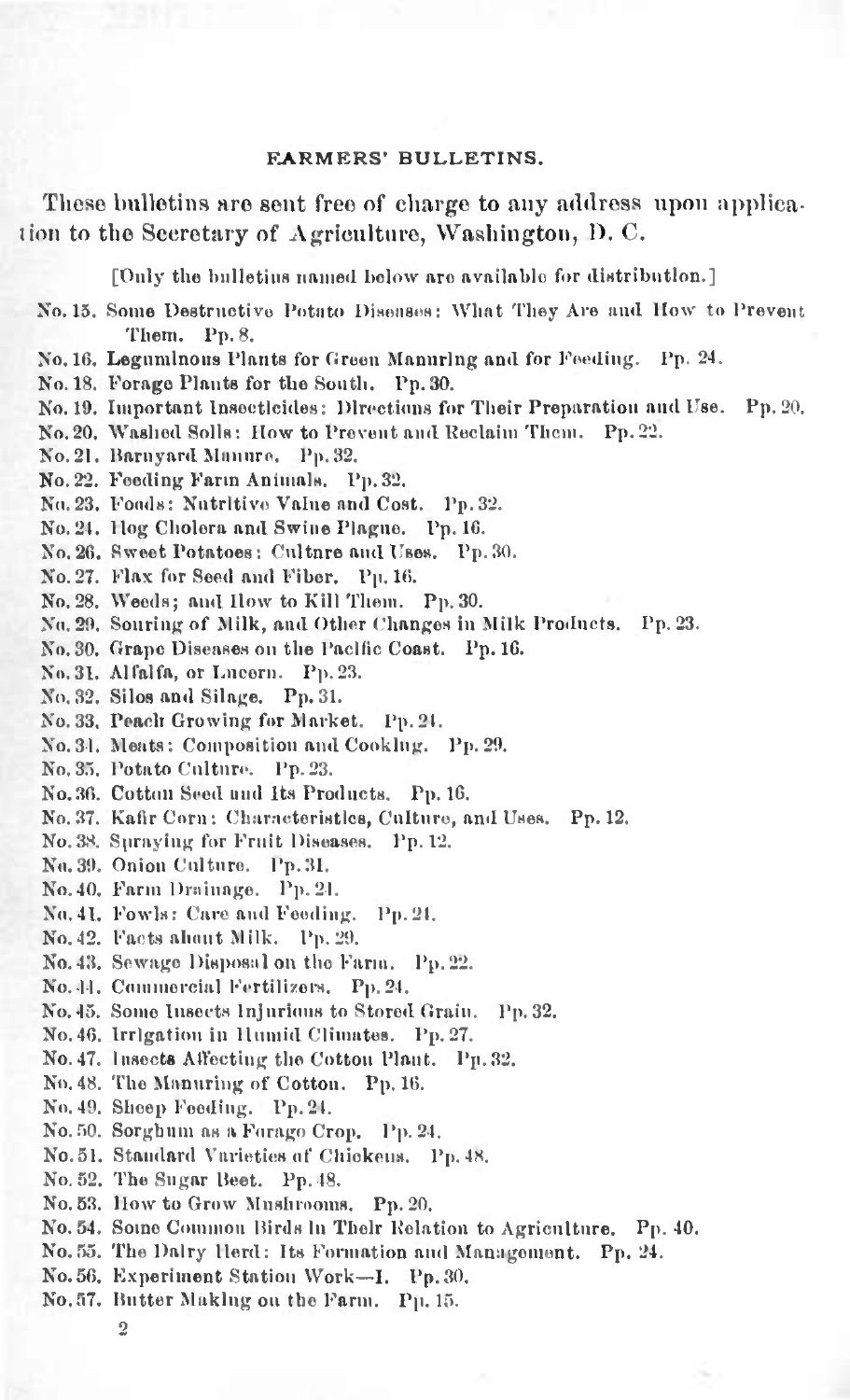## SOME DESTRUCTIVE POTATO DISEASES: WHAT THEY ARE AND HOW TO PREVENT THEM

**LETTER OK TKAN8MITTAL.**

U. 8. DEPARTMENT OF AGRICULTURE, DIVISION OF VEGETABLE PATHOLOGY, *Washington, D. C, Maroh 9, 1894.*

SIR: I have the honor to submit herewith the manuscript of Farmers' Bulletin No. 15, on some destructive potato diseases and methods of treating the same. Respectfully,

B. T. GALLOWAY, *Chief of Division of Vegetable Pathology.* 

Hon. J. STERLING MORTON, *Secretary of Agriculture.*

#### INTRODUCTION.

Among the many fungous diseases affecting the Irish potato, three are especially worthy of consideration, on account of the regularity of their occurrence in the United States and the widespread losses they occasion. The diseases in question are potato blight or downy mildew. The diseases in question are potato blight or downy mildew, the Macrosporium disease, and potato scab. In the accompanying pages are given some of the more important characters, by means of which the several diseases may be distinguished, together with brief directions embodying the latest information in regard to treatment.

HOW THE DISEASES MAY BE DISTINGUISHED.

*Potato blight {Phytophthora infestans).*—This disease attacks the leaves, stems, and tubers. Generally the first noticeable effect upon the leaves is the sudden appearance of brownish or blackish areas, which soon become soft and foul-smelling. So sudden is the appearance of the disease in some cases that fields which one day look green and healthy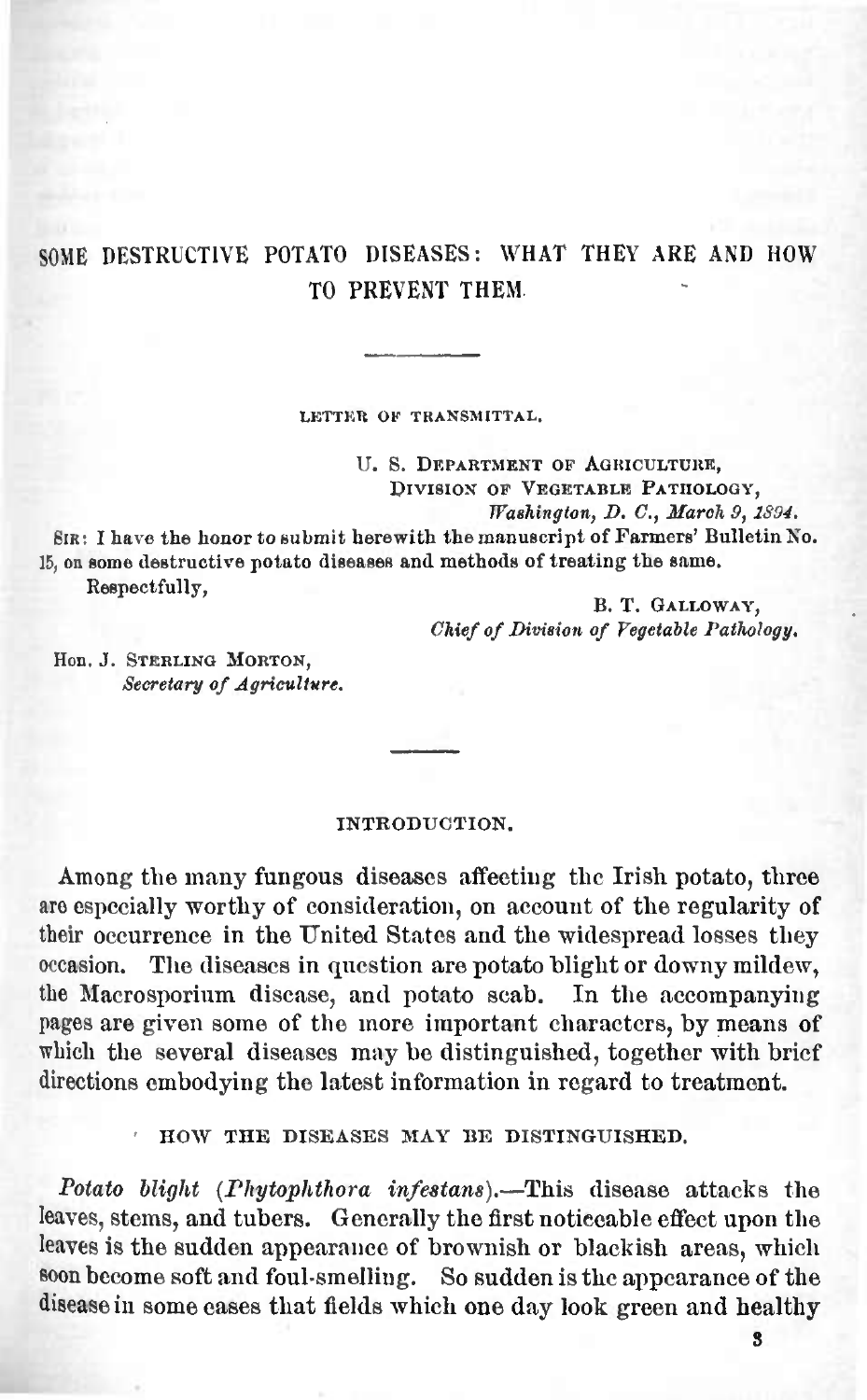may within the next day or two become blackened as though swept by fire. The rapid spread of the disease is dependent in large measure upon certain conditions of moisture and heat. A daily mean or normal temperature of from  $72^{\circ}$  to  $74^{\circ}$  F. for any considerable time, accompanied by moist weather, furnishes the best conditions for the spread of the disease. On the other hand, if the daily mean or normal temperature exceeds 77° for a few days the development of the disease is checked. This fact explains why the potato-blight fungus seldom occurs to any serious extent in sections where the mean or normal daily temperature exceeds for any length of time 77°. The tubers



**Fio. I.—Leaf of potato atfocted with blight** *{Pliytophthora in/titam).*

affected with the disease in question show depressed, dark-colored spots on the surface, while within are seen blotches and streaks of a brownish or blackish color. Other diseases may produce similar effects, so that in this case the changes are not so characteristic as those shown by the leaves.

*The Macrosporium potato disease.*—From reliable evidence there is every reason to believe that this disease is often more widespread and destructive in this country than the true blight. There is no doubt that the two diseases are often mistaken for the same thing; in fact it has been the custom for many years to attribute uearly all maladies affecting the potato to the blight fungus.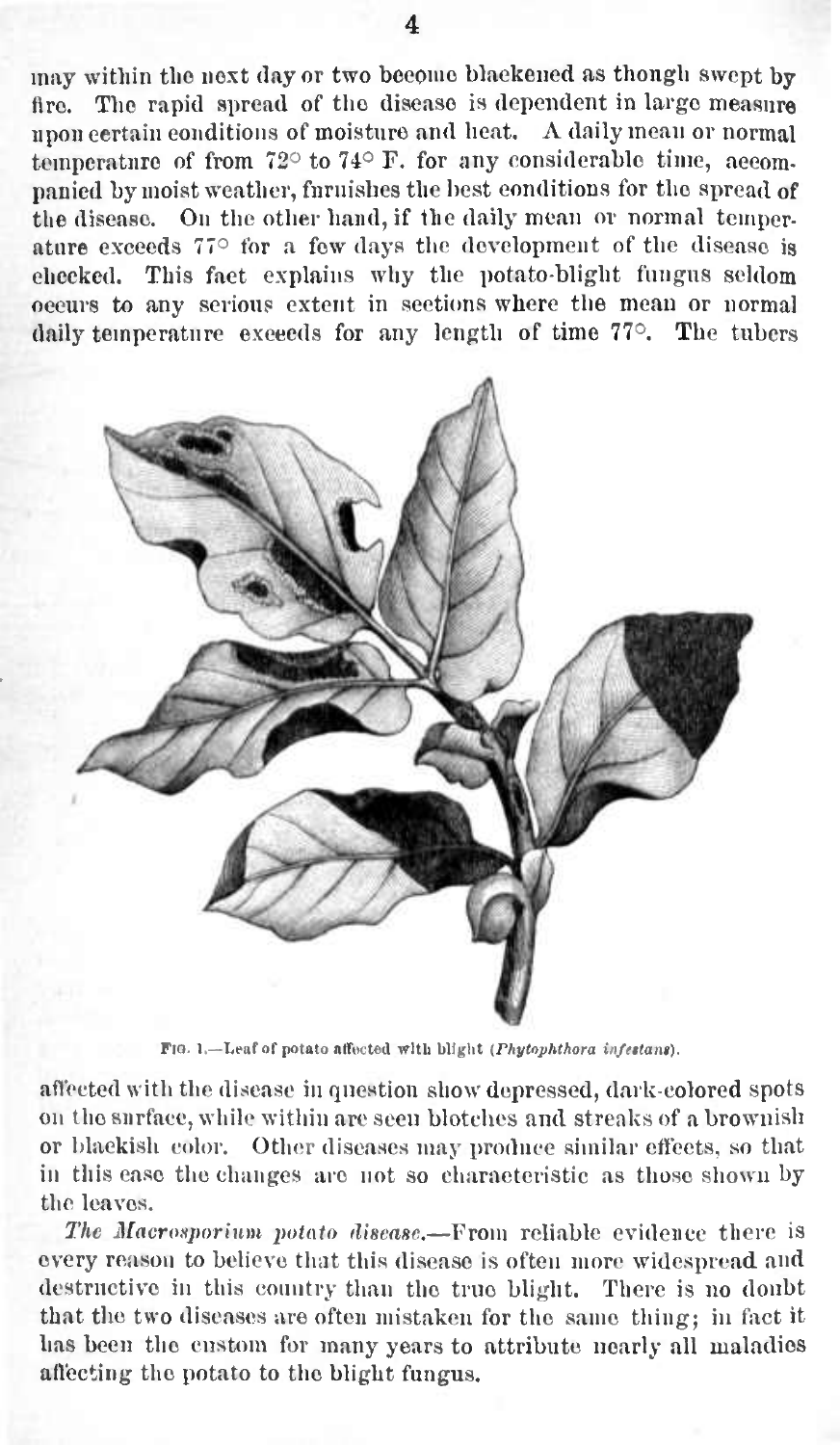The Macrosporium disease (fig. 2) attacks the leaves and sometimes the stems, but never the tubers. The disease may appear at any time after the plants are from 4 to 6 inches high. At first the older leaves show grayish brown spots, the affected parts becoming hard and brittle. The disease progresses rather slowly, the spots gradually becoming larger, especially along the edges of the leaflets. At the end of ten days



FIG. 2—Leaf of potato affected with the Hacrosporium disease.

or two weeks halfofthe leafsurface may be brown, withered, and brittle, while the rest is of a pale yellow color. Three weeks or a month may elapse before all the leaves succumb, the stems in the meantime remaining green, until they finally perish through lack of nourishment. The tubers stop growing almost as soon as the leaves are attacked, and as <sup>a</sup> result the crop is practically worthless.



Fio. 3—Potato scab.

*Potato scab.*—Within recent years this disease has attracted a great deal of attention. Its effects on the tuber are so prominent and easily recognized that nothing further on this point need be said  $(f\,g. 3)$ .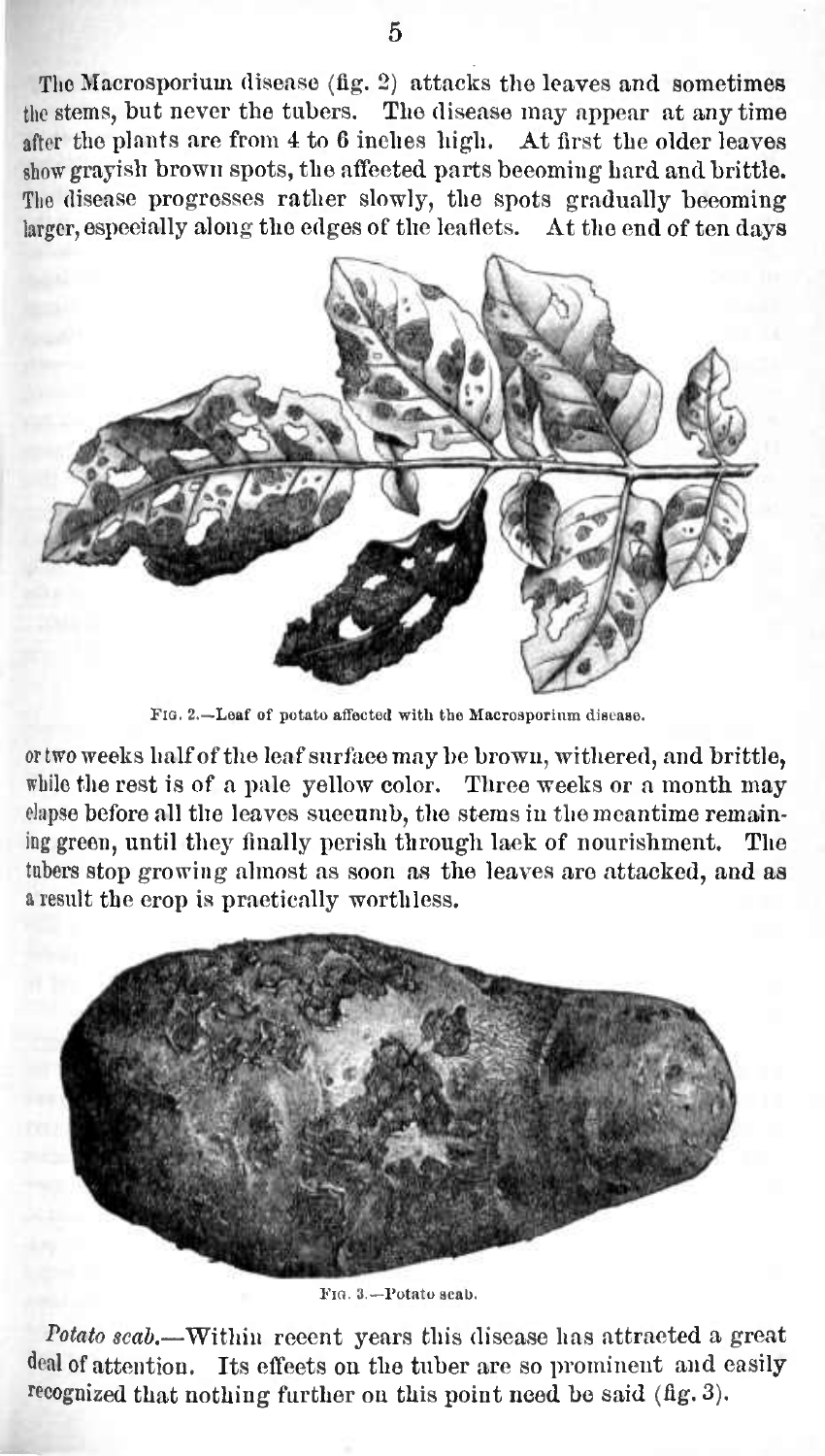## **FUNGICIDES OB PREVENTIVES TO BE USED FOB THE DISEASES.**

For blight and the Macrosporium disease nothing so effective as the Bordeaux mixture has been found. This should be prepared as follows : Pour into a 45-gallon barrel about 30 gallons of clean water, then weigh out <sup>6</sup> pounds of bluestone or copper sulphate, and after tying it in a piece of coarse sacking, suspend the package just beneath the surface of the water by means of a string tied to a stick laid across the top of the barrel. In another suitable vessel, such as a tub or half barrel, slack 4 pounds of fresh lime. Slack the lime carefully by pouring on small quantities of water at a time, the object being to obtain a smooth, creamy liquid, free from grit. As soon as the bluestone is dissolved, which will require probably less than an hour, pour the lime milk into the bluestone solution, stirring constantly to effect a thorough mixing; add enough water to fill the barrel, stir again, and the mixture is then ready for use.

For the treatment of potato scab a solution of corrosive sublimate has given the best results. This should be prepared by dissolving  $2\frac{1}{4}$ ounces of corrosive sublimate in about 2 gallons of hot water and after an interval of ten or twelve hours diluting with 13 gallons of water.

#### **WHEN AND HOW TO APPLY THE FUNGICIDES.**

For potato blight and the Macrosporium disease, apply the Bordeaux mixture, beginning when the plants are about 6 inches high, and continuing at intervals of twelve or fourteen days, until five or six applitunity cations in all have been made. If the season is rainy it would probably be best to make the treatments every ten days, the object being to *keep the plant» at all times covered with the fungicide.* By adding 4 ounces of Paris green to each barrel of the Bordeaux mixture the treatments will not only prevent the diseases under consideration, but keep<br>in check the Colorado potato beetle and other insects as well. Before in check the Colorado potato beetle and other insects as well. adding the Paris green to the Bordeaux mixture the former should be made into a thin paste by mixing with a small quantity of water.

The success of this work depends in large measure upon the thoroughness with which the fungicides are applied. To reach all parts of the plants above ground with a fine spray requires a good force pump and a suitable nozzle. The knapsack sprayer now on sale in nearly every section of the country will be found one of the most useful machines for spraying fields of 5 acres or less. For larger plantations more powerful machines should be used. A cheap and serviceable apparatus, well suited for this work, may be made by mounting a good, strong force pump ou a barrel and then placing the barrel and mounted pump in a light wagon. The entire outfit, including barrel, pump, hose, nozzles, operator, and boy to drive, may be drawn by one horse. As the wagon is drawn slowly between the rows the man in the wagon may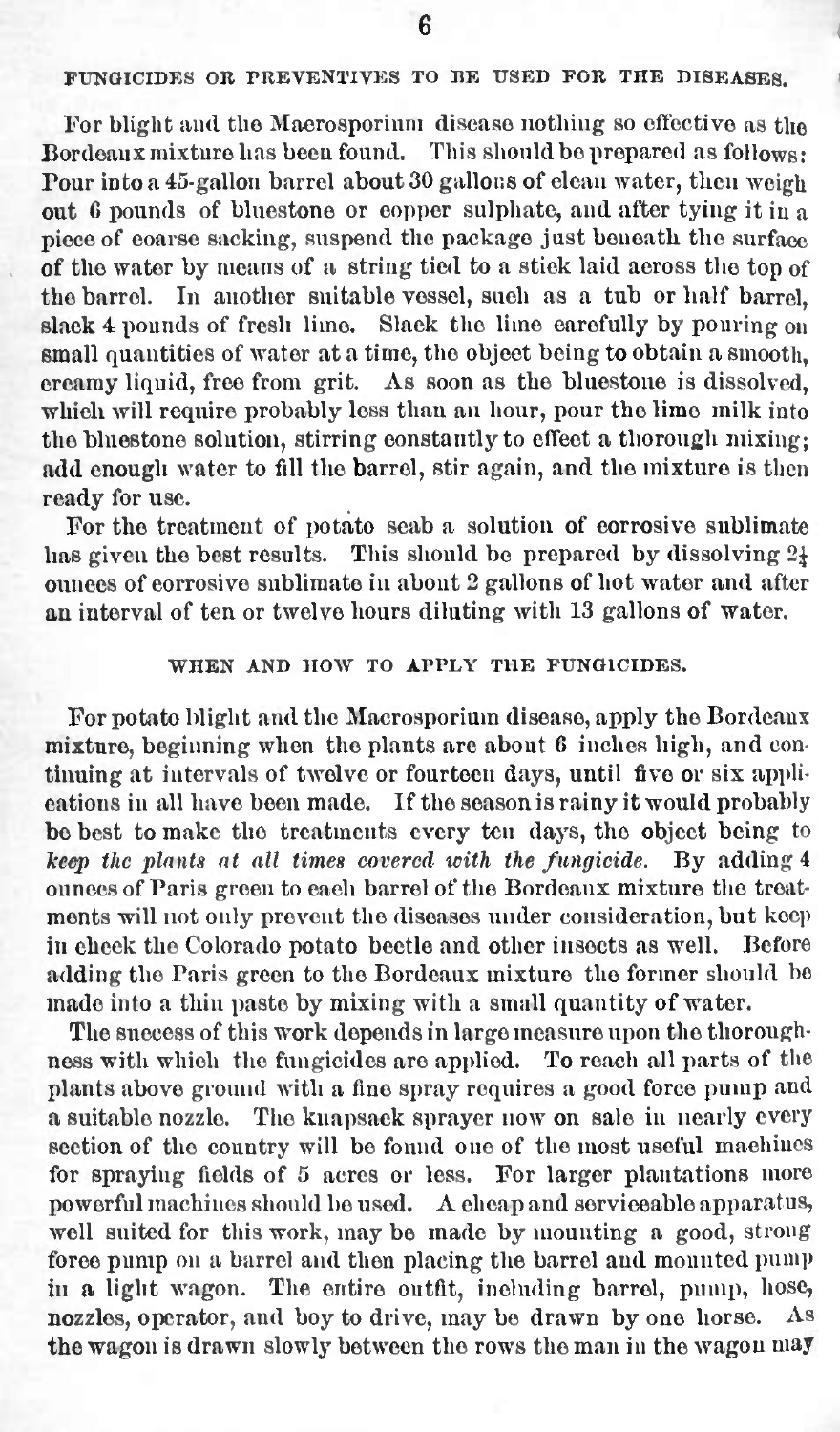operate the pump, and atthe same time keep the mixture stirred, while two others on the ground hold the nozzles and direct the spray over the plants. The nozzle found best suited to the work is the Vermorel; this is now offered for sale by pump manufacturers and dealers in seeds and agricultural implements in various parts of the country. Of eourse where there are only a few plants to treat simple devices for the application of the fungicide, such as syringes, watering cans, and even old brooms may be used. These makeshifts, however, should be avoided as much as possible, as they not only fail to distribute the mixture uniformly, but are wasteful.

In addition to the line of treatment suggested care must be taken to avoid the use of diseased " seed," and further, the stems and leaves killed by either the blight or Macrosporium disease should be mowed or cut off and burned.

Potato scab has been very successfully prevented by the use of the corrosive sublimate solution already described, very smooth potatoes having been grown fromvery scabby tubers. The potatoesto be planted are simply immersed in the solution for an hour and a half, then spread out to dry, cut, and planted in the usual manner. A large barrel offers a convenient receptacle for the solution. The potatoes may be placed in a coarse sack and suspended in the liquid, care being taken to wash the tubers before dipping, providing they are very dirty. The corrosfve sublimate is very poisonous, therefore it must be used with great care and kept out of the reach of children and animals. *All treated tubers*  $b$ *ahould be planted.* 

#### **COST OF THE WORK.**

The cost of the work outlined for potato blight and the Macrosporium disease will depend to a considerable extent upon the kind of machinery used and the price paid for labor. With suitable apparatus, such as has been described, and labor estimated at \$1.50 per day, potatoes may be sprayed six times for about \$6 per acre. This estimate is based upon experiments extending over several years, and includes the cost of chemicals as well as of labor. The cost of treating scab is mainly in the labor involved in dipping and drying the seed and seldom exceeds 15 cents per acre.

## **CONCLUSIONS.**

The three diseases discussed cause a loss in this country of several million dollars annually. It is believed that much of this loss may be prevented by following the suggestions made, but it must be borne in mind that the treatments are preventive, not curative. The importance, therefore, of beginning the work in time can not be too strongly urged. In the case of blight and the Macrosporium disease the question may arise as to the advisability of going to the expense of arranging for work